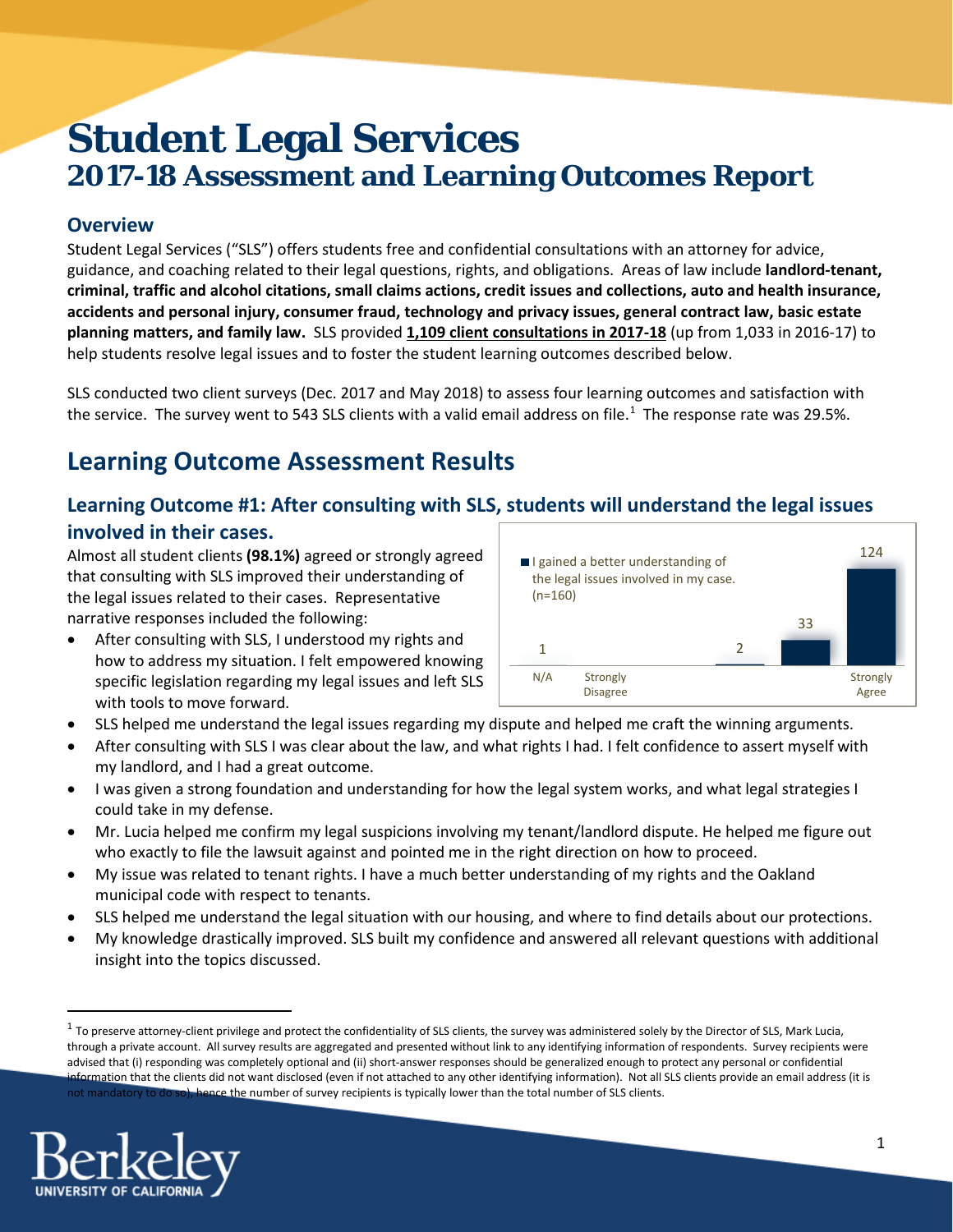# **Learning Outcome #2: Students will identify and understand the legal options related to their cases, and the relative merits of those options.**

SLS does not represent students, so it's important for them to know the next step(s) to address their legal issues. **98.1%** of clients agreed or strongly agreed that they had a better understanding of their options after consulting with SLS, and **95.6%** agreed or strongly agreed they knew the first "next step" to take. Illustrative comments included:

• I had no idea what settling out of court would look like or how to even approach the involved parties about the issue. Mark talked me through



- several alternatives so we could decide on the best one for my situation.
- I learned what legal action was likely, what legal actions I could take, and what all my options were.
- SLS definitely provided me more options as I feel like I have very little knowledge about the laws and my RIGHTS!
- Mark went over pros and cons and a variety of scenarios for my options. I came in to the meeting upset, and left feeling like I had some good options.
- I got to know that I actually have different options, when before that I thought I had no other choices.
- I was made aware of options that I hadn't even considered.
- I was pretty sure that my situation was illegal, though I still wasn't certain exactly on what grounds I would argue that. After my consultation I could pinpoint the exact violations.
- I had no idea so many options were available to me.
- I learned what routes I could take. I understood what level of risk was attached to each option.



# **Learning Outcome #3: After consulting with SLS, students will know how to navigate a problem/institution that they might not have otherwise known how to navigate.**

Students are often unfamiliar with legal matters, so SLS helps them work through a new form of problem or bureaucracy. **92.5%** agreed or strongly agreed that SLS helped them navigate an issue or institution they might not have otherwise known how to navigate:

- I now know how to effectively file and serve a small claims case.
- Now I know the whole procedure to handle a similar case. At least I know the steps and what to do now.
- I am now very confident in my understanding regarding housing, rent, roommates, etc.
- I am much more aware of when leasing corporations are being unreasonable and when to be firm with my rights as a tenant. I now take the time to make sure that any representing agent of a corporation is responsible in the processing of legal documents.
- I now make sure to ask for documentation for my own protection. Having Mark as our coach throughout this conflict also made me more confident in dealing with people who are uncooperative and conveying myself with professionalism in small claims court.
- This process has been a great learning experience for me because prior to this, I had minimal to no experience with legal matters, so with Mr. Lucia's constant assistance, I have learned that I have options.
- I was lost, and after meeting with SLS, I felt like I was equipped with the knowledge to move forward productively.

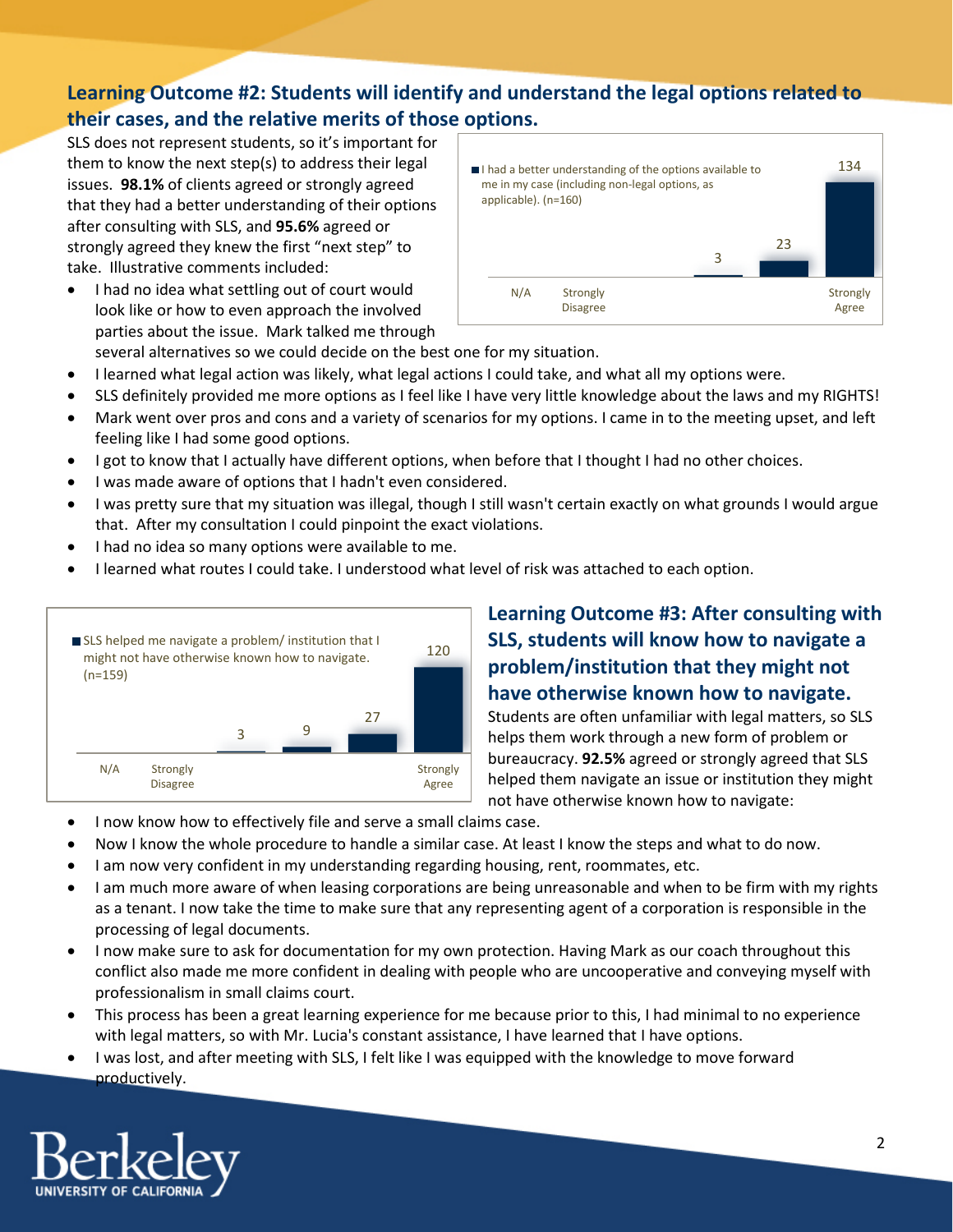#### **Learning Outcome #4: After consulting with SLS, students will feel better equipped to handle similar situations in the future.** After consulting with SLS, I feel better

Working through a legal question or problem with SLS may foster transferable skills that apply to future student experiences, legal or otherwise. **92.5%** of SLS clients agreed or strongly agreed that their work with SLS helped prepare them for similar future situations:

- I have a ranked list of options to pursue should an incident occur again.
- 1 10  $\frac{23}{1}$ 125 N/A Strongly Disagree **Strongly** Agree equipped to handle similar situations in the future. (n=160)
- I know that there are multiple ways to resolve a situation, including options that do not involve legal action.
- I think I would be able to help someone else if the person is put in the same situation (at least a little bit) because I got so much information from Mr. Lucia.
- I do not feel intimidated by situations like these any longer, since domestic violence situations are often perpetuated by fear. I know what to do.
- I feel I have been equipped with knowledge that I can refer back to later. Plus, Mark provided me advice on how to prevent this from happening again.
- I know now exactly what steps I should take to handle this sort of situation, thanks to the very friendly and helpful people at the SLS.
- Well, hopefully you only get divorced once, but should this ever happen to me again I now know what to do!
- I am better equipped because I understand the laws and my options better. I no longer feel like I am treading completely unknown water.
- I can tell my friends what to do if they find themselves in the same or similar situation as me.
- I know the exact labor codes that dictate certain rules of employment in California. This should serve me in any job, as I will know how to report and what to expect if a future employer engages in illegal behavior.
- I know how to appropriately approach the issue of custody, and what my rights as a mother are, and how to put my son's best interest first.

# **General Assessment/Survey Results and Observations**

### **Student success and retention**

In addition to four specific learning outcomes, the SLS mission emphasizes a broader learning goal:

#### **SLS will support student retention by improving students' ability to stay in school via high-quality counseling and assistance with their legal issues.**

SLS fosters success by helping students focus on school priorities, and limiting the potential distraction created by legal matters. **94.8%** of clients agreed or strongly agreed that the legal issue they brought to SLS **was causing them stress**, **78.4%** agreed or strongly agreed that it was **distracting them from their studies**, and **15.6%** agreed or strongly agreed that **without legal help they would have considered leaving school**. Of those students who agreed with the first statement above, **89.2%** said "Yes" when asked whether the assistance they received from SLS **improved their ability to stay in school and/or to focus on their studies.** This is important, since students from underrepresented ethnic minority groups and lower-income families consult with SLS in **much higher numbers** than their representation in the overall student population, and **79.5%** of all respondents said that if not for SLS, they would have no access to legal counseling. Student comments describe the many ways SLS offers this support:

- I was more empowered, better equipped, with additional knowledge of the legal space related to the topics discussed. I formed legal documents, submitting paperwork, and had meaningful and engaging discussion related to the topic with the interested parties.
- SLS made me feel more confident, like I wasn't powerless.
- I felt overwhelmed and powerless thinking I was stuck in my situation, but Mark helped me find a way to get out of a bad predicament. I don't think I would have survived Berkeley without the help of Mark.

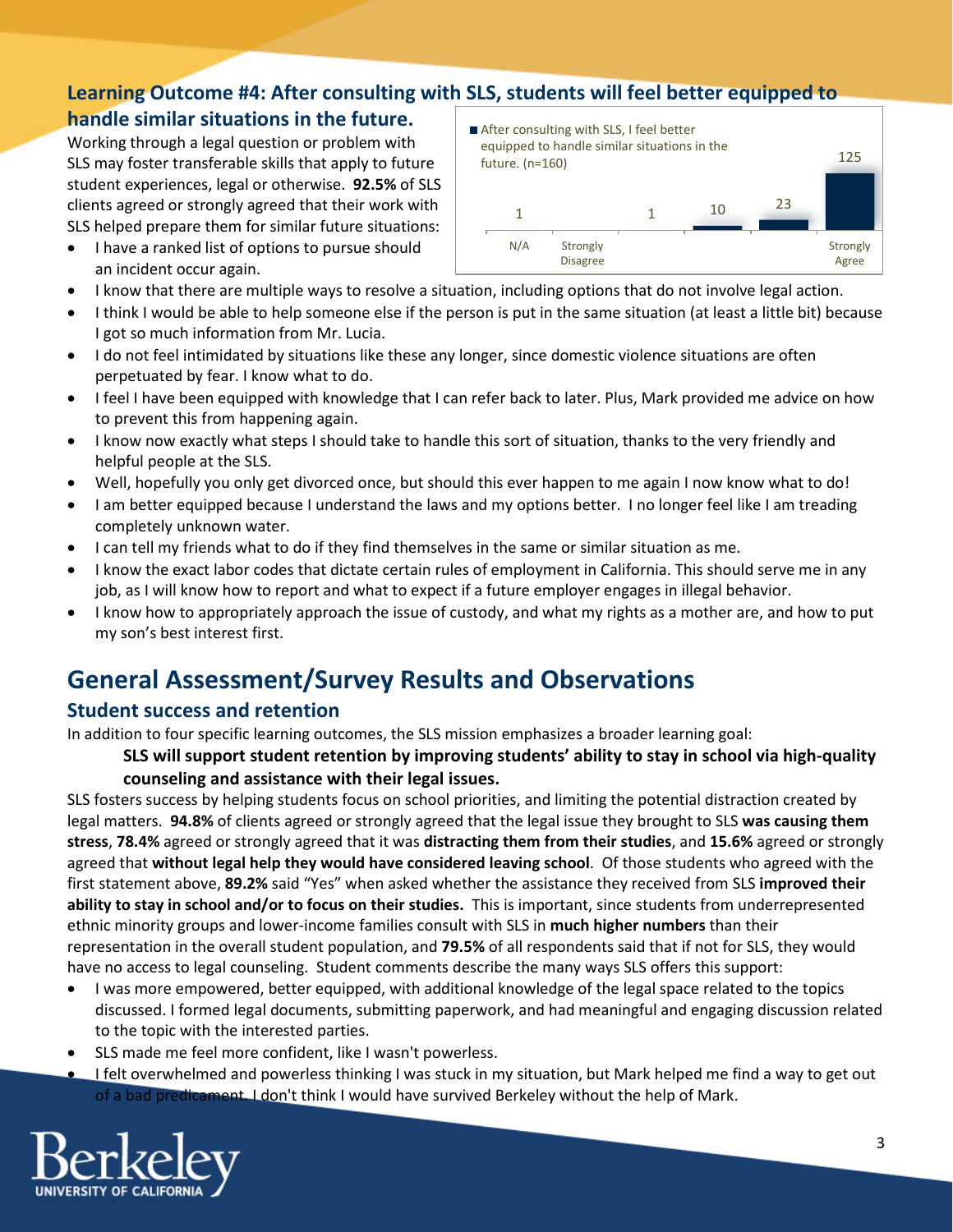- I was very worried about my troubles before I received assistance from SLS, from Mark specifically. And after consulting him, I knew that the situation was not that bad. Mark really relieved me from worry and nervousness.
- Just being able to move forward in resolving the problem helped get me back to studying faster.
- It relieved my stress, so I was able to refocus on my academics.
- With the help of SLS I was able to recover money I really needed, which relieved a huge amount of stress for me.
- Advice from Mr. Lucia really helped me eliminate my unnecessary emotions and concentrate on my studies.
- Reduced my financial hardship.
- Without worrying about housing I was able to spend more time in class without being distracted by thoughts regarding what my housing condition might be when I returned home.
- I was in a really bad living situation and it was impacting my grades and my health. Once I moved out I was able to concentrate better.
- I definitely was able to move on with my life and dedicate my efforts to schoolwork as opposed to legal research and was also given concrete options that were reasonable to pursue in given my case which made the process so much easier and seamless and led to a MUCH quicker resolution!
- My focus on studies improved as I had a detailed course of action, instead of sacrificing study time on it.
- This service was invaluable for me. I have no idea what I would have done without it. So helpful and knowledgeable. Took a huge amount of stress off my shoulders. Thank you!

### **Student financial support and recovery**

**SLS also helps students financially**: 30.9% of respondents recovered money that they would not have otherwise collected without help from SLS. Of the students who specified funds actually recovered or saved with SLS assistance (several matters were still pending), **the amounts ranged from \$475 to \$5,480, and averaged \$1,755.**

## **Student satisfaction with service and sense of connection with the University**

Client satisfaction levels with SLS are very high. **100%** of respondents agreed or strongly agreed that "SLS is a worthwhile/beneficial service" (with **94.4% strongly agreeing**), and **100%** agreed or strongly agreed that they would recommend SLS to other students in need of assistance (with **92.1% strongly agreeing**).

**75.4%** of SLS clients agreed or strongly agreed that as a result of their experience with SLS, **they feel more connected to the University**. Another **89.0%** agreed or strongly agreed that as a result of their experience with SLS, **they are more aware of resources available at the University**. Overall, **98.7%** were satisfied or very satisfied with SLS (92.1% being very satisfied). Comments included:

- Mark helped me through every step of the way, offering me solutions and giving me realistic outcomes.
- Mark was so helpful. I felt safe and I felt like the University had my best interests in mind.
- Without SLS, I would have accepted a terrible (and illegal) housing situation just because of ignorance in law.
- Mark is just absolutely amazing!!!! He provided guidance and support as I navigated a very difficult situation. He is worth so much and Berkeley should feel so honored and grateful to have him!!!
- Every time after I talked with the legal advisor, I felt better and had more time to study.
- Mark is very knowledgeable and provided excellent consulting service. He cares about students, which is very important. He also responds to inquiries via email, which is super nice.
- I felt the attorney was there to help me; he was understanding and on my side
- Mark was extremely thorough in going over any questions or concerns I had. He spent time writing out how to approach my situation and sent me additional resource material.
- The lawyer I met with was extremely generous with his time, and he really seemed to care that I be informed and empowered. He was warm and supportive without making any undue promises.
- Mark is very kind and helpful. He is also patient to listen and willing to put effort in helping students.
- Mark made me feel comfortable and was very open and knowledgeable when answering all of my questions. I am very thankful to have had this service available to me as a student parent.